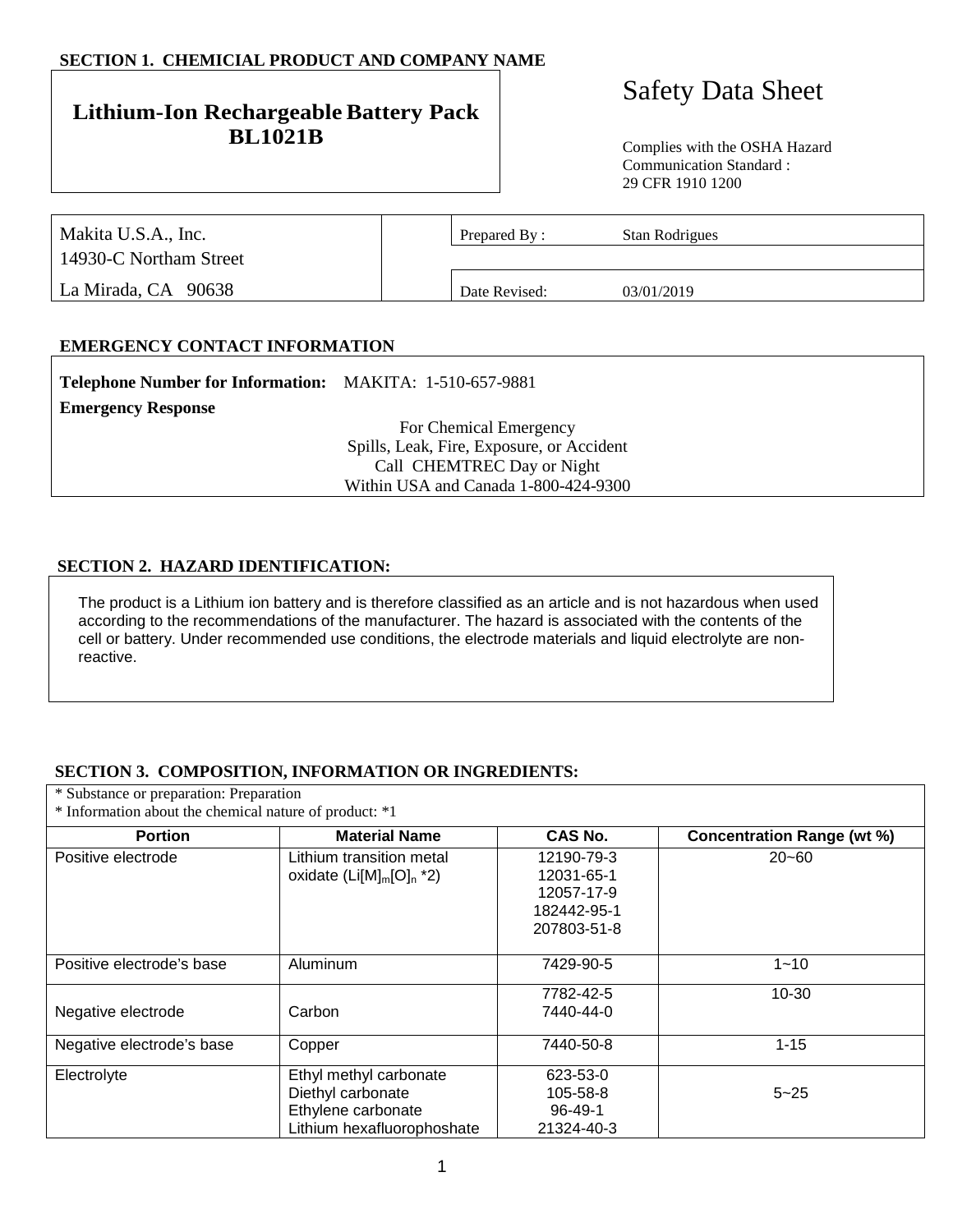# **CONTINUED: SECTION 3. COMPOSITION, INFORMATION OR INGREDIENTS:**

| $\sim$<br>case<br>Juter                                                                                                                     | nınum.<br>iron.<br>alumınum | $-90-5$<br>142c | $\sim 30$ |
|---------------------------------------------------------------------------------------------------------------------------------------------|-----------------------------|-----------------|-----------|
|                                                                                                                                             | plastic<br>laminated        | റെ<br>120       |           |
| and the common state of the state of the state of the state of the state of the state of the state of the state<br>. . <i>. .</i> .<br>$+1$ |                             |                 |           |

*\*1 Not every product includes all of these materials*

*\*2 The letter M means transition metal and candidates of M are Co, Mn, Ni and Al. One compound includes one or more of these metals and one product include one or more of the compounds. The letter M and N means the number of atoms.*

# **SECTION 4. FIRST AID MEASURE:**

| Spilled internal cell materials                    |                                                                                                                                           |  |  |
|----------------------------------------------------|-------------------------------------------------------------------------------------------------------------------------------------------|--|--|
| Inhalation:                                        | Make the victim blow his/her nose, gargle. Seek medical attention if necessary.                                                           |  |  |
| Skin contact:                                      | Remove contaminated clothes and shoes immediately. Wash extraneous matter or contact region with soap and plenty of<br>water immediately. |  |  |
| Eye contact:                                       | Do not rub one's eye. Immediately flush eyes with water continuously for at least 15 minutes. Seek medical attention<br>immediately.      |  |  |
| A battery cell and spilled internal cell materials |                                                                                                                                           |  |  |
| Ingestion:                                         | Wash out mouth thoroughly. Do not make the victim vomit, unless instructed by medical personnel. Seek medical<br>attention immediately.   |  |  |

# **SECTION 5. FIRE FIGHTING MEASURES:**

| Suitable extinguishing media:                     | Plenty of water, carbon dioxide gas, nitrogen gas, chemical powder fire<br>extinguishing medium and fire foam.                                                                                      |
|---------------------------------------------------|-----------------------------------------------------------------------------------------------------------------------------------------------------------------------------------------------------|
| Specific hazards:                                 | Corrosive gas may be emitted during fire.                                                                                                                                                           |
| Specific methods of fire-fighting:                | When the battery burns with other combustibles simultaneously, take fire-<br>extinguishing method which correspond to the combustibles. Extinguish a fire from<br>the windward as much as possible. |
| Special protective equipment for<br>firefighters: | Refer to Section 8-EXPOSURE CONTROLS I PERSONAL PROTECTION<br>(WHEN THE ELECTROLYTE LEAKS)                                                                                                          |

#### **SECTION 6. ACCIDENTAL RELEASE MEASURES:**

|                                  | Spilled internal cell materials, such as electrolyte leaked from a battery cell, are carefully dealt with according to the followings.                                                                                                             |
|----------------------------------|----------------------------------------------------------------------------------------------------------------------------------------------------------------------------------------------------------------------------------------------------|
| Precautions for human body:      | Remove spilled materials with protective equipment (refer to Section 8-EXPOSURE)<br>CONTROLS I PERSONAL PROTECTION (WHEN THE ELECTROLYTE LEAKS)). Do not<br>inhale the gas as much as possible. Moreover, avoid touching with as much as possible. |
| Environmental precautions:       | Do not throw out into the environment.                                                                                                                                                                                                             |
| Method of cleaning up:           | The spilled solids are put into a container. The leaked place is wiped off with dry cloth.                                                                                                                                                         |
| Prevention of secondary hazards: | Avoid re-scattering. Do not bring the collected materials close to fire.                                                                                                                                                                           |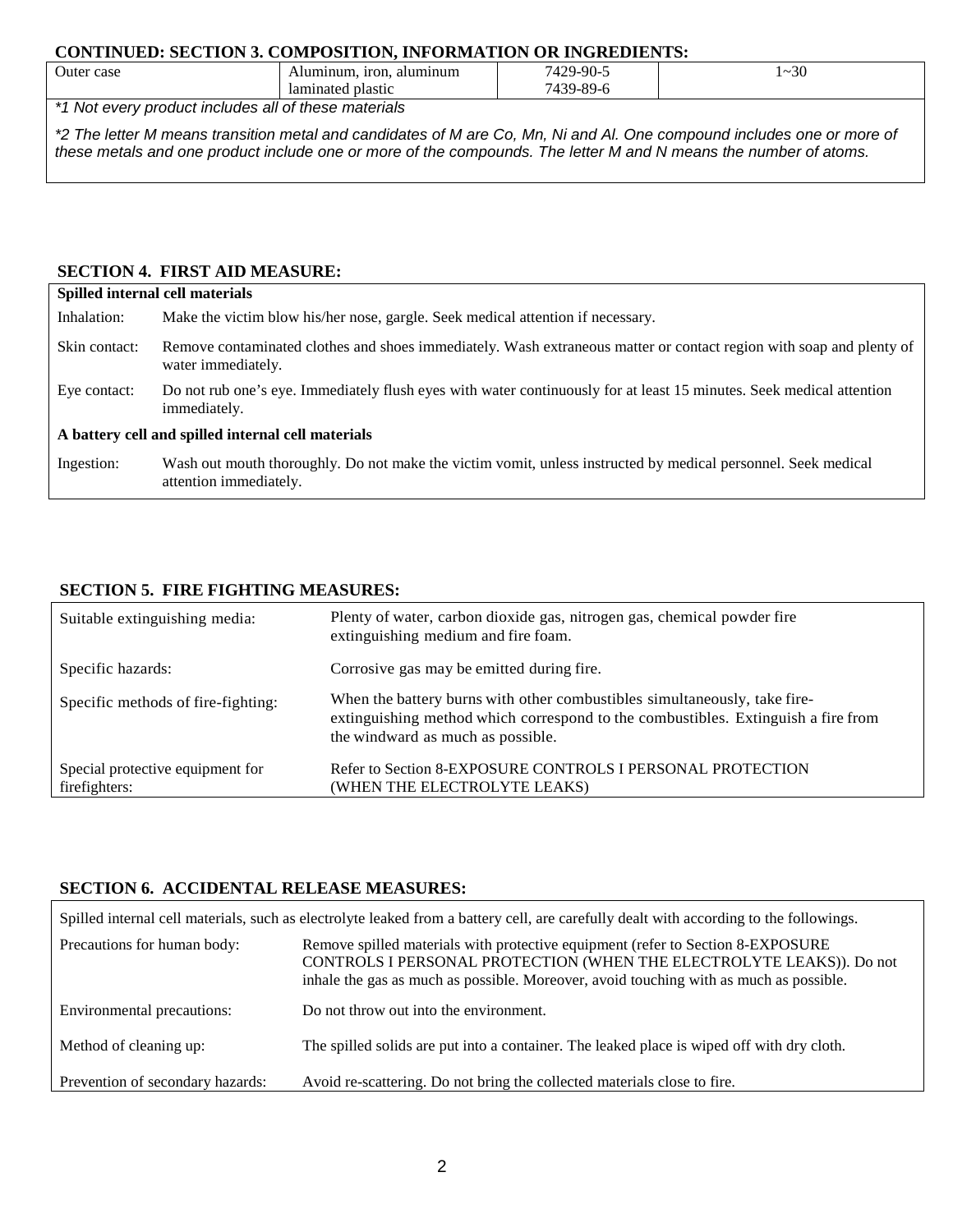# **SECTION 7. HANDLING AND STORAGE:**

#### **Handling suggestions**

Do not connect the positive terminal to the negative terminal with electrical wire or chain.

Avoid polarity reverse connection when installing the battery to an instrument.

Do not wet the battery with water, seawater, drink or acid; or expose to strong oxidizer.

Do not damage or remove the external tube.

Keep the battery away from heat and fire.

Do not disassemble or reconstruct the battery; or solder the battery directly.

Do not give a mechanical shock or deform.

 Do not use unauthorized charger or other charging method. Terminate charging when the charging process doesn't end within specified time.

#### **Storage**

Do not store the battery with metalware, water, seawater, strong acid or strong oxidizer.

Make the charge amount less than or equal to 50% then store at -20-40 degree C in a dry (humidity: 45-85%) place.

 Since deterioration will be faster in the high temperature range than in the low temperature range, so do not keep it in the high temperature range beyond the period that is specified by the seller or owner.

 Use isolative and adequately strong packaging material to prevent short circuit between positive and negative terminal when the packaging breaks during normal handling. Do not use conductive or easy to break packaging material.

#### **SECTION 8. EXPOSURE CONTROLS AND PERSONAL PROTECTION:**

**Control parameters**

ACGIH has not been mentioned control parameter of electrolyte.

**Personal protective equipment**

| Respiratory protection:   | Respirator with air cylinder, dust mask                                   |
|---------------------------|---------------------------------------------------------------------------|
| Hand protection:          | Respirator with air cylinder, dust mask                                   |
| Eye protection:           | Goggles or protective glasses designed to protect against liquid splashes |
| Skin and body protection: | Working clothes with long sleeve and long trousers                        |

# **SECTION 9. PHYSICAL AND CHEMICAL PROPERTIES:**

| Physical state:<br>Solid<br>Cylindrical or Prismatic or Pouch (laminated)<br>Form:<br>Metallic color or black (without tube if it has tube)<br>Color:<br>No odor<br>Odor: | Appearance |  |
|---------------------------------------------------------------------------------------------------------------------------------------------------------------------------|------------|--|
|                                                                                                                                                                           |            |  |
|                                                                                                                                                                           |            |  |
|                                                                                                                                                                           |            |  |
|                                                                                                                                                                           |            |  |

# **SECTION 10. STABILITY AND REACTIVITY:**

Stability: Normally stable unless a strong shock is applied or heated strongly

Possibility of hazardous reactions: Damage to the container may cause leakage of contents. Contents may leak or ignite due to temperature rise.

Conditions to avoid: Crushing or deformation, use and storage at 80 degree C or higher or at high humidity. Usage at a voltage or a current outside the rating and external short circuit.

Incompatible materials: Conductive material such as water or metal pieces. Oxidizing agent such as bleach.

Hazardous decomposition products: Acrid or harmful gas is emitted during leakage or fire.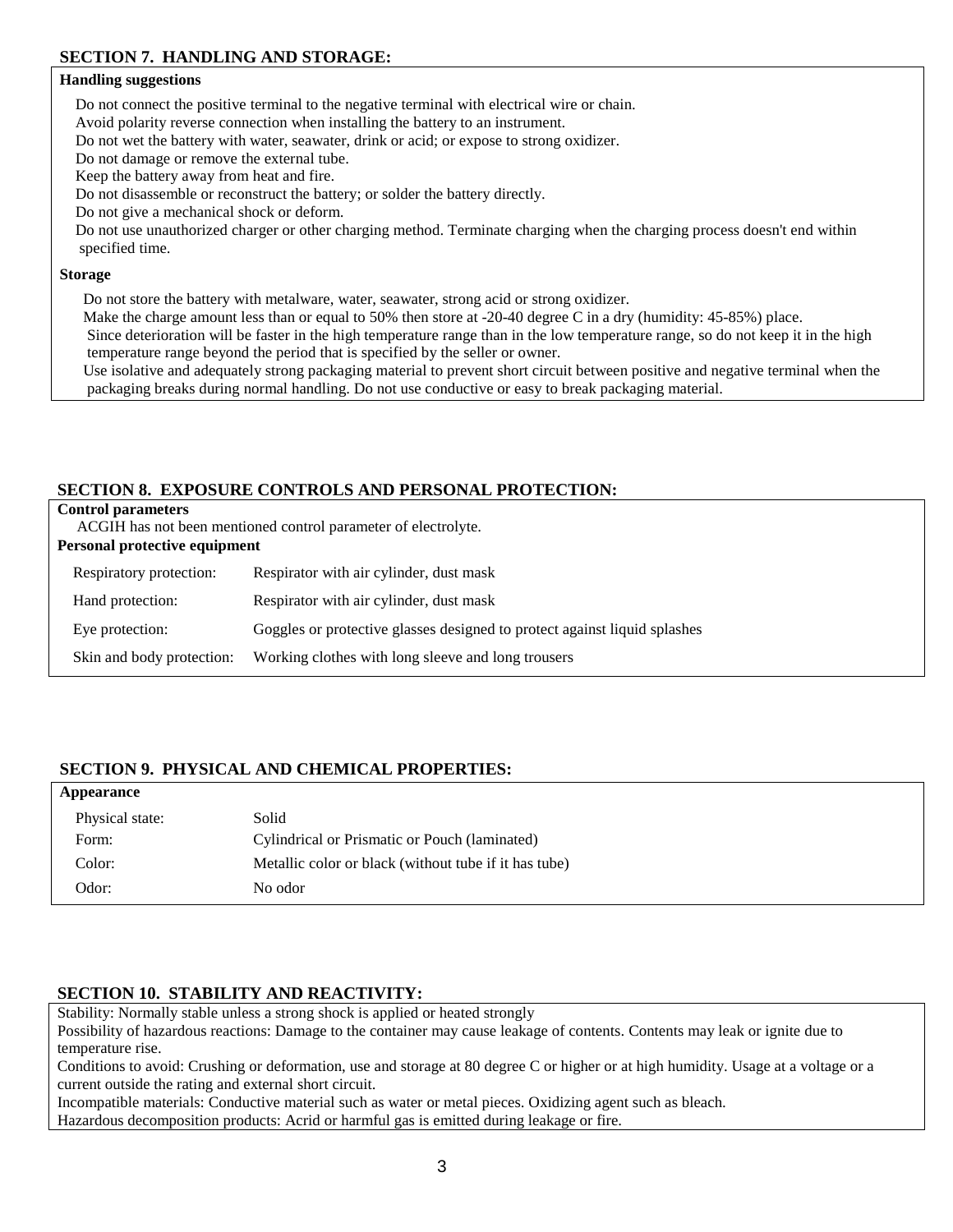# **SECTION 11. TOXICOLOGICAL INFORMATION:**

#### **Organic Electrolyte**

Acute toxicity:  $LD_{50}$ , oral - Rat 2,000mg/kg or more

Irritating nature: Irrigative to skin and eye

# **SECTION 12. ECOLOGICAL INFORMATION:**

Persistence/degradability: Since a battery cell and the internal materials remain in the environment, do not bury or throw out into the environment.

#### **SECTION 13. DISPOSAL CONSIDERATIONS:**

Recommended methods for safe and environmentally preferred disposal:

#### **Product (waste from residues)**

 Specified collection or disposal of lithium ion battery is required by the law like as "battery control law" in several nations. Collection or recycle of the battery is mainly imposed on battery's manufacturer or importer in the nations recycle is required.

#### **Contaminated packaging**

 Neither a container nor packing is contaminated during normal use. When internal materials leaked from a battery cell contaminates, dispose as industrial wastes subject to special control.

# **SECTION 14. TRANSPORT INFORMATION:**

- The cells in these batteries have been tested and meet the requirements for the UN Manual of Tests and Criteria, Part III, subsection 38.3
- When a number of batteries are transported by ship, vehicle and railroad avoid high temperature and dew condensation.
- Avoid transportation which may cause damage of package.
- Lithium-ion batteries are not subject to dangerous goods regulation for the purpose of transportation by the International Maritime Dangerous Goods regulations (IMDG). For Lithium-ion batteries, the Watt-hour rating is no more than 20Wh /cell and 100Wh/ battery pack can be treated as "non-dangerous goods" by the United Nations Recommendations on the Transport of Dangerous Goods/Special Provision 188, provided that the products are prevented from being short-circuited with each other and are packaged in an appropriate condition which satisfies Packing Group II performance level.
- IATA (International Air Transport Association): Dangerous Goods Regulation

 Packing Instruction 965 (Lithium ion or lithium polymer cells and batteries without electronic equipment) went into effect April 1, 2016: Lithium ion cells and batteries must be offered for transport at a state of charge not exceeding 30 per cent of their rated capacity. UN 3480, PI 965, Section IA and IB and II will be restricted to carriage on cargo aircraft. All packages must bear the Cargo Aircraft Only label in addition to the other marks and labels required by the Regulations.

• US Hazardous Materials Regulations 49 CFR (Code of Federal Regulations) Sections 173-185 Lithium batteries and cells.

Section II requirements apply to lithium-ion cells with a Watt-hour rating not exceeding 20 Wh and lithium-ion batteries with a Watthour rating not exceeding 100 Wh packed in quantities that within the allowance permitted in Section II, Table 965-11.

| <b>TABLE 965-II</b>                                |                                                                                    |                                                                                            |                                                                                                   |  |
|----------------------------------------------------|------------------------------------------------------------------------------------|--------------------------------------------------------------------------------------------|---------------------------------------------------------------------------------------------------|--|
| <b>Contents</b>                                    | Lithium-ion cells and/or batteries<br>with a Watt-hour rating of 2.7 Wh<br>or less | Lithium-ion cells with a Watt-<br>hour rating of more than 2.7Wh<br>but not more than 20Wh | Lithium-ion batteries with a<br>Watt-hour rating of more than<br>2.7Wh but not more than<br>100Wh |  |
| Maximum number of cells /<br>batteries per package | No limit                                                                           | 8 cells                                                                                    | 2 Batteries                                                                                       |  |
| Maximum net quantity per<br>package                | $2.5$ kg                                                                           | N/A                                                                                        | N/A                                                                                               |  |

Lithium-ion cells and batteries meeting the requirements in this section are not subject to other additional requirements of these Regulations except for: